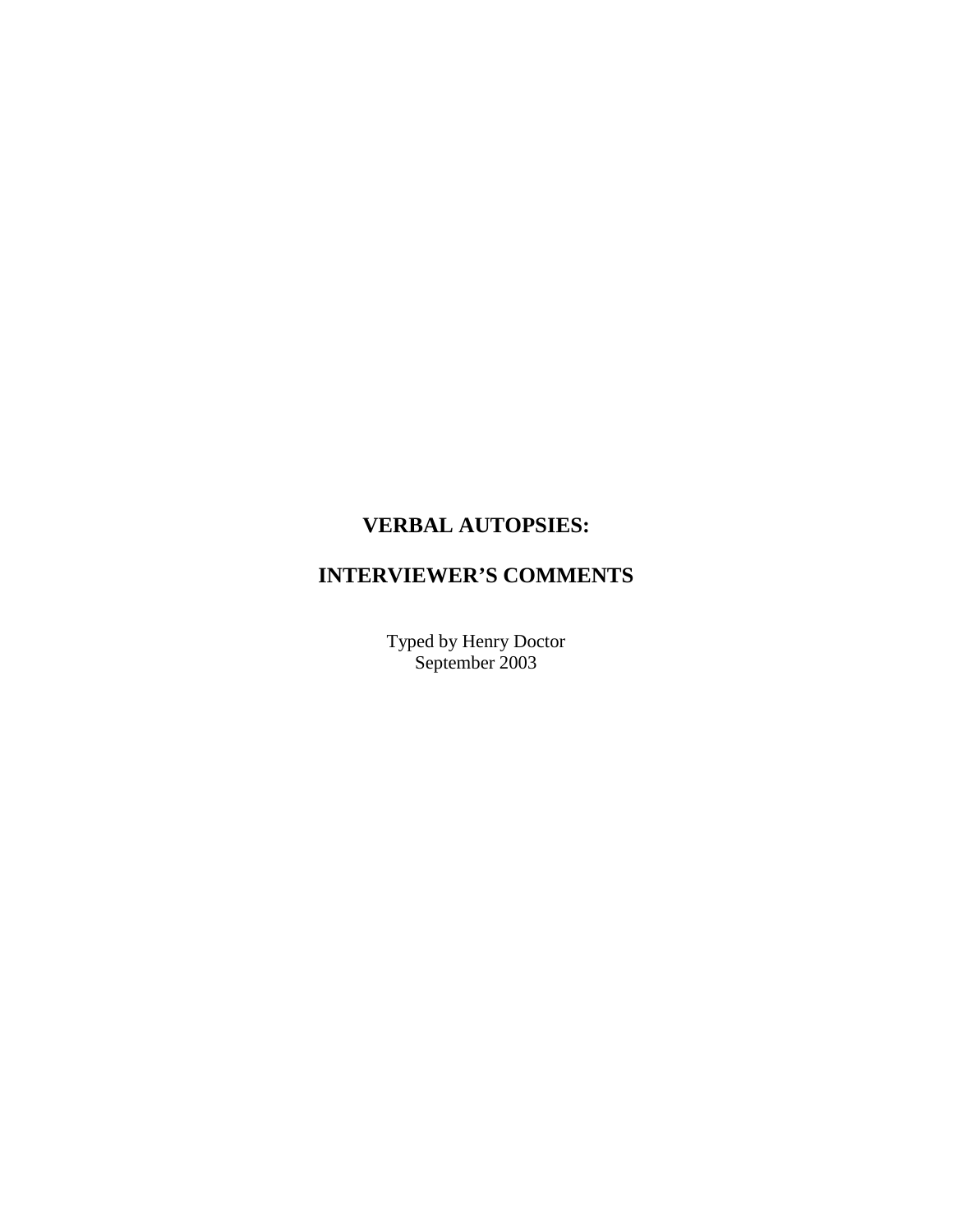# BALAKA CAUSES OF DEATH

# QUESTION D4a—THE ILLNESS/DISEASE THAT LED TO THE RESPONDENT'S DEATH.

The following 13 descriptions are meant to be detailed accounts from relatives and neighbors about the deceased deaths. The information given is supposed to be consistent with the prompted accounts from the main questions. However, in most cases the information was not as detailed as expected. Only few informants gave detailed accounts.

## 1. FEMALE RESPONDENT ID # 11057 / INFORMANT MALE

Refused

## 2. MALE RESPONDENT ID # 17006 / INFORMANT FEMALE

He was vomiting regularly and was not diagnosed with any disease at the hospital. Initially he was complaining of chest pains and he was feeling as if his chest was on fire. When given food or porridge he vomited instantly, grew thin and died. H

He was admitted to Liwonde hospital and was then referred to Zomba Central Hospital where after being given treatment for 3 months was told to try some traditional medicine. The deceased sought herbs from some African healers but there was no change. He died in Mangochi at a traditional doctor. He was sick for one whole year.

## 3. MALE RESPONDENT ID # 11064 / INFORMANT FEMALE

He was coughing and he had sores and once had malaria. He died while fit/strong.

# 4. FEMALE RESPONDENT ID # 11012 / INFORMANT FEMALE

He was suffering from sore throat and he was unable to eat and speak.

# 5. MALE RESPONDENT ID # 11021 / INFORMANT FEMALE

He drowned in the lake while fishing.

## 6. MALE RESPONDENT ID # 92009 / INFORMANT FEMALE

At first he had a boil and he was operated then he had diarrhea after some months he started swelling the face, legs, and arms and he was failing to pass urine until the time he died. He also said that he had malaria.

## 7. MALE RESPONDENT ID # 6011 / INFORMANT FEMALE

The informant said that his uncle was poisoned with termic by his sister. His sister quarreled with her mother so she took termic and took it in maize flour which the mother and the deceased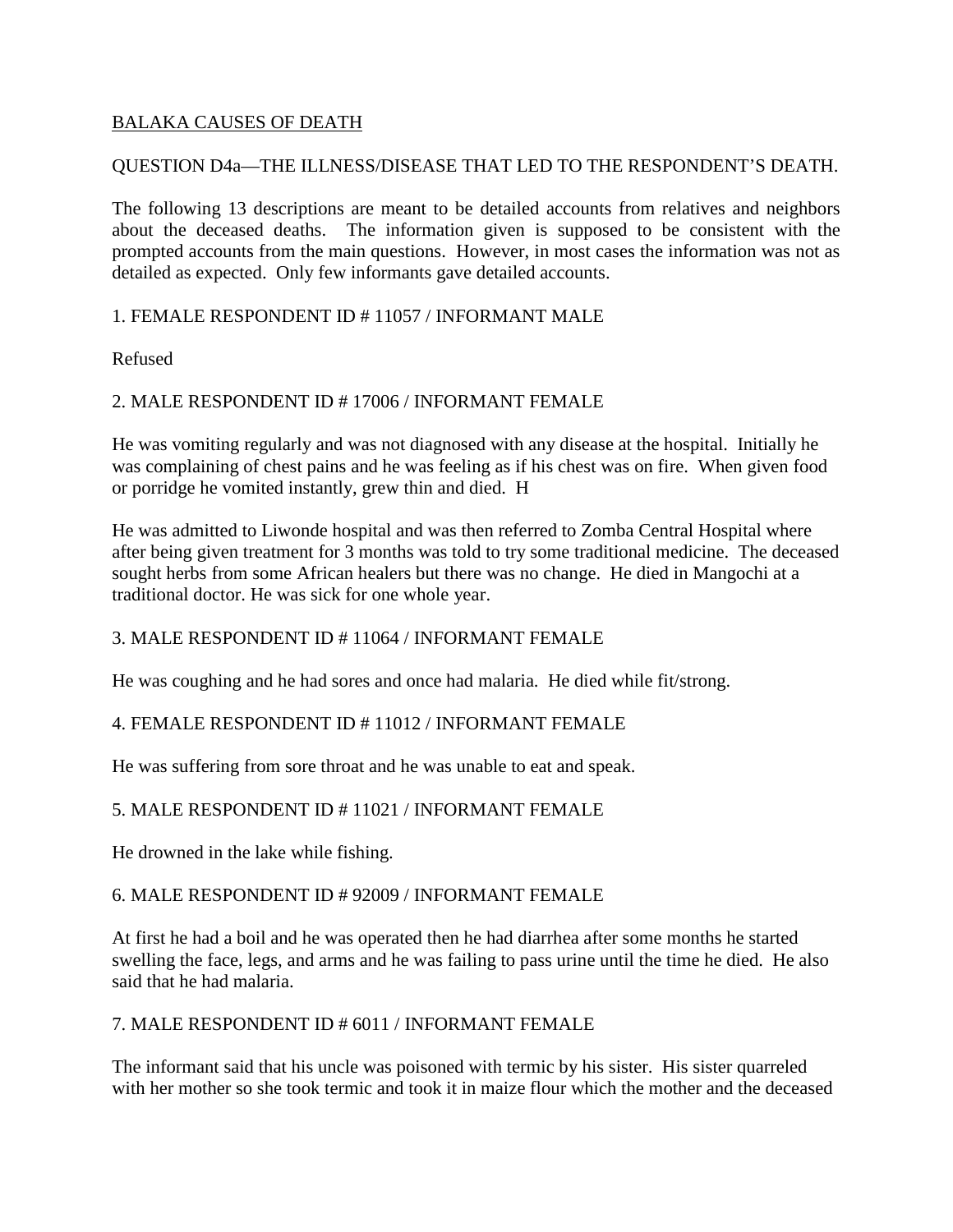brother used to eat. The poison victims took almost 6 hours struggling with life and they started opening their bowels. Later they were treated with salty water but did not help and they were taken to the hospital where they died.

# 8. FEMALE RESPONDENT ID # 9020 / INFORMANT FEMALE

She started experiencing rashes that were mostly on the legs. After one year of seeking medication she felt better. After some time she developed a swollen abdomen and was taken to the hospital. She also had pneumonia and problems such as difficulty breathing.

# 9. MALE RESPONDENT ID # 91047 / INFORMANT FEMALE

The informant said that the deceased was not sick but he went to visit his relatives in the same village but across a river which is in the same village so by the way back to his home at night he fell into the river and he was swept away by the strong floods. He went missing for 3 days then he was found dead some 5 kilometers away in the other village in the same river.

# 10. MALE RESPONDENT ID # 92211 / INFORMANT MALE

The informant said that his brother started with swelling of legs and then they took him to the government hospital where doctors found that he had Tuberculosis and anemia. After six months he recovered. He got sick again and he suffered for almost 2 years and the swelling of legs continued together with continuous cough and then he started opening bowels (diarrhea) and then died.

# 11. FEMALE RESPONDENT ID # 9010 / INFORMANT FEMALE

At first it was fever followed by malaria. Then later she developed diarrhea which was on and off but continued up to her death. During the same period she developed a cough which started as a flu but was serious in the end. She never lost appetite during the course of her illness.

# 12. FEMALE RESPONDENT ID # 8005 / INFORMANT MALE

My mother-in-law had recurring disease. She started suffering from the disease in 1977 and when she went to the hospital in Balaka, Malosa, and Queens Elizabeth where she was diagnosed with malaria. She went to different hospitals and also traditional healers. She had problems with eating and she was being fed through tubes. When she was feeling a little better sometimes she took orange juices only. She was also found to be anemic, had a stiff neck, and coughing.

# 13. MALE RESPONDENT ID # 8505 / INFORMANT MALE

He started feeling pain in his limbs and then swelling making him unable to walk. He had diarrhea and later stopped eating. His body was dark in color and sometimes pale and diarrhea was eventually severe that he died of it.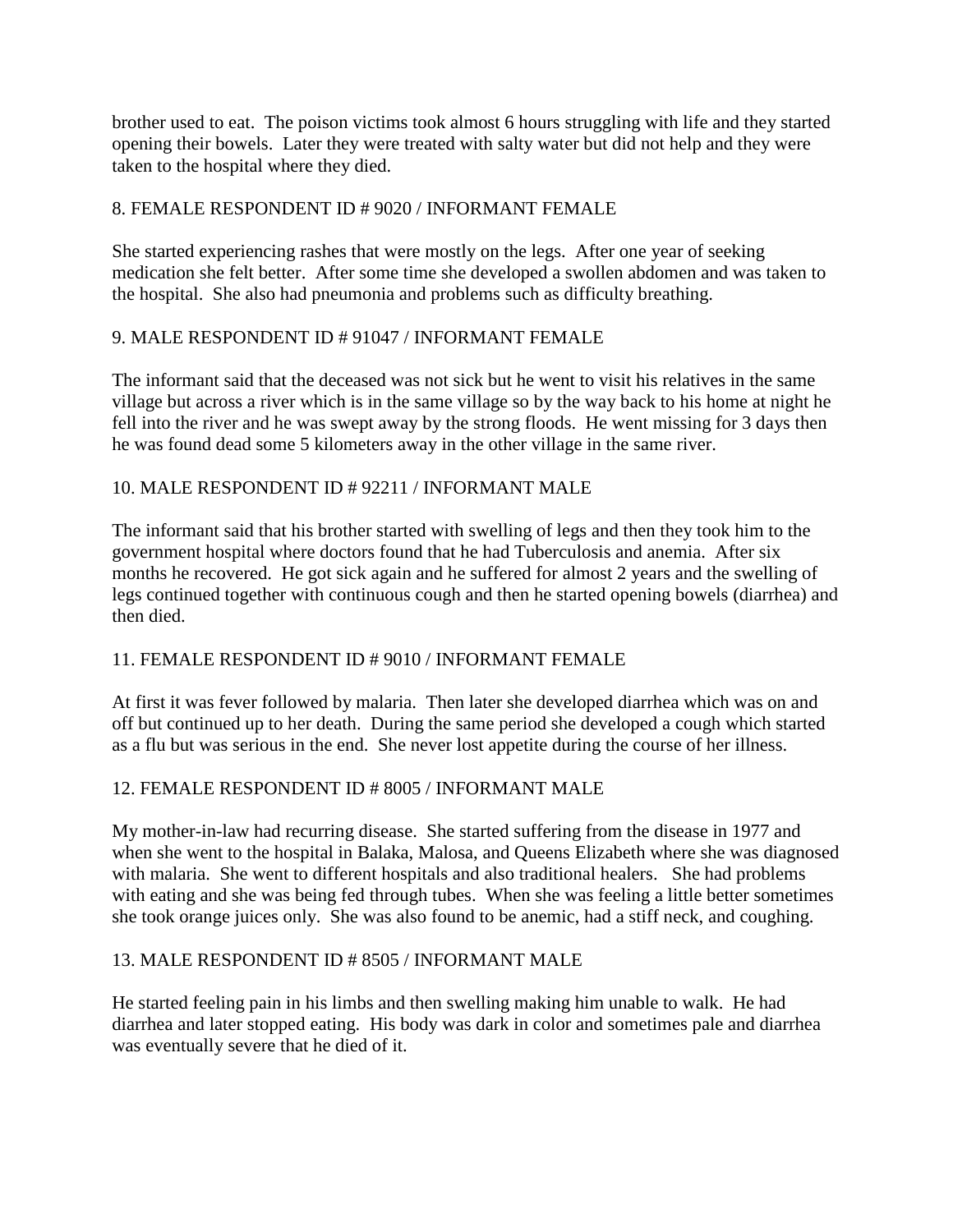## MCHINJI CAUSES OF DEATH

# QUESTION D4a—THE ILLNESS/DISEASE THAT LED TO THE RESPONDENT'S DEATH.

The following 25 descriptions are meant to be detailed accounts from relatives and neighbors about the deceased deaths. The information given is supposed to be consistent with the prompted accounts from the main questions. However, in most cases the information was not as detailed as expected. Only few informants gave detailed accounts.

## 1. MALE RESPONDENT ID # 95509 / INFORMANT FEMALE

He went to Zambia at his brother's place for about 3 months as soon as he came back he was complaining of body pains. He was getting very thin. His hair was curled and was coughing too much. He had diarrhea and eventually died. When they referred him to Mkanda Health Center they also refereed him to Mchinji District Hospital and they (relatives) were told that he was HIV positive.

## 2. MALE RESPONDENT ID # 95510 / INFORMANT MALE

At first he was complaining about headache but it was not serious, then later on after suffering headache for one year he started complaining about pain in the eyes for almost another year. Then he lost his sight but by the time he started to complain about the eyes, he was also still complaining about headache. Later on he was taken to the hospital for treatment but at the hospital the doctors did not find any disease. This is the time he started getting weaker and weaker but he did not get thin. He suffered for two years then passed away at home.

## 3. MALE RESPONDENT ID # 60503 / INFORMANT MALE

The main disease he died with was abdominal pains. He also suffered from coughing, fever, and malaria. He had diarrhea for a long time and he became thin before his death.

## 4. FEMALE RESPONDENT ID # 88000 / INFORMANT MALE

She died of an accident. A house collapsed and she died on the spot.

#### 5. MALE RESPONDENT ID # 31504 / INFORMANT FEMALE

The disease started with diarrhea. He was passing out stools with blood stains and he did this for a period of one week and the he was taken to the nearest hospital which is at Mkanda Health Center. When the doctors discovered that the problem of diarrhea was still continuing it is when they transferred him to Mchinji hospital and upon reaching the hospital he started vomiting blood together with mucus. The doctors tried their best to serve him but diarrhea and vomiting still continued then it is when the respondent died. He died after spending only three days at the hospital.

## 6. FEMALE RESPONDENT ID # 31003 / INFORMANT MALE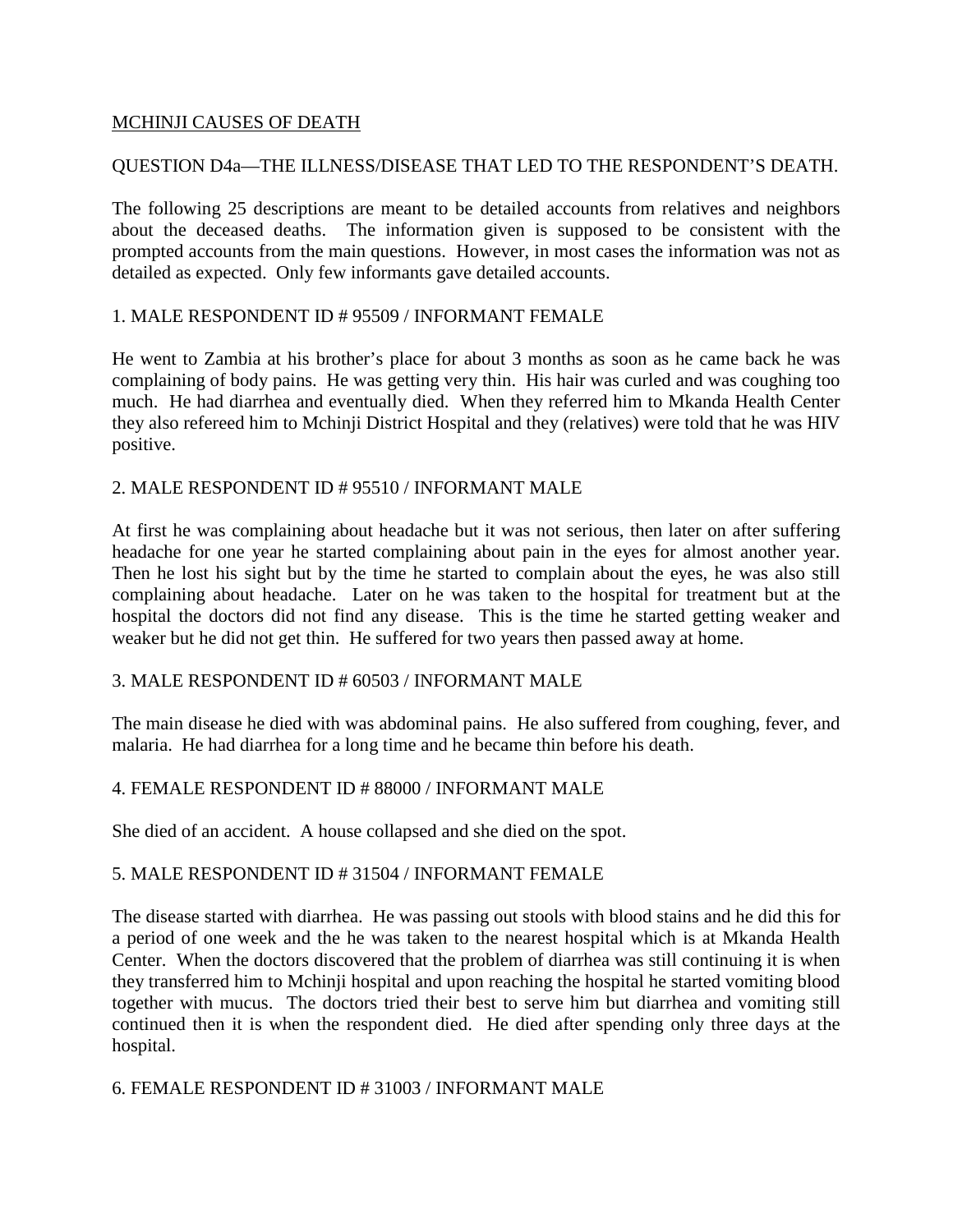She died of Tuberculosis and diarrhea.

# 7. FEMALE RESPONDENT ID # 28002 / INFORMANT FEMALE

She started with headache then she was taken to Mchinji District Hospital. After staying for some weeks she recovered. Then she also suffered from wounds which appeared in her breasts and stomach. She was taken to Mchinji Didtrict Hospital where she stayed for one month. Nothing changed again and she was taken to Namitondo Health Center where she stayed for two weeks without any improvement. She was then taken to Kamwendo Private Hospital and while there some wounds also appeared in her lungs and also in the mouth. Then she was taken again back to Mchinji District Hospital where she died.

## 8. FEMALE RESPONDENT ID # 85006 / INFORMANT FEMALE

At first it looked like malaria and she was having fever each and every day for about two months. Later she developed diarrhea and this did not stop until her death. She was a little bit weak because of this. She started going to the primary health clinic a month later because she was taking medicine on her own from the shop. After about three months she started coughing. This was the time when she went to the government hospital. The problem was that she was not tested for anything either TB or any blood test for any disease. She was just given pain killers and she started getting thin little by little. The illness that she was complaining each and every day was fever. The worst thing was that she lost her appetite hence she was not eating enough. She also had some skin rashes and after one month she started complaining about backache. She had difficulties when bending and it was a serious case. She was also vomiting some days. She also had difficulties with breathing.

## 9. FEMALE RESPONDENT ID # 71002 / INFORMANT FEMALE

At first she showed signs of malaria and was vomiting. She had no appetite and was also feeling colds and went to Mchinji District Hospital where she died.

## 10. FEMALE RESPONDENT ID # 38002 / INFORMANT MALE

She was pregnant and went to Mchinji District Hospital for delivery. She had complications in giving birth so she was operated on. After giving birth her stomach started to swell. The doctors told them (relatives) that there was nothing they could do to help her so they were discharged from the hospital. The relatives of the deceased thought that her husband was going out with other women and that was the reason for her problem. They thought of going to traditional doctors who told them that the deceased had been bewitched by her relatives. He said that something was put in her stomach and the stomach was swelling. The husband thought that it was something to do with the operation so that went back to the hospital unfortunately the doctors said that she was okay. They returned to the witch doctor and the conditions for the deceased got worse. She stopped visiting the toilet. The doctor said that it was *kamatira* (swollen stomach with cessation in bowel movement). She started getting thinner and thinner, coughing, and pneumonia. Then she died.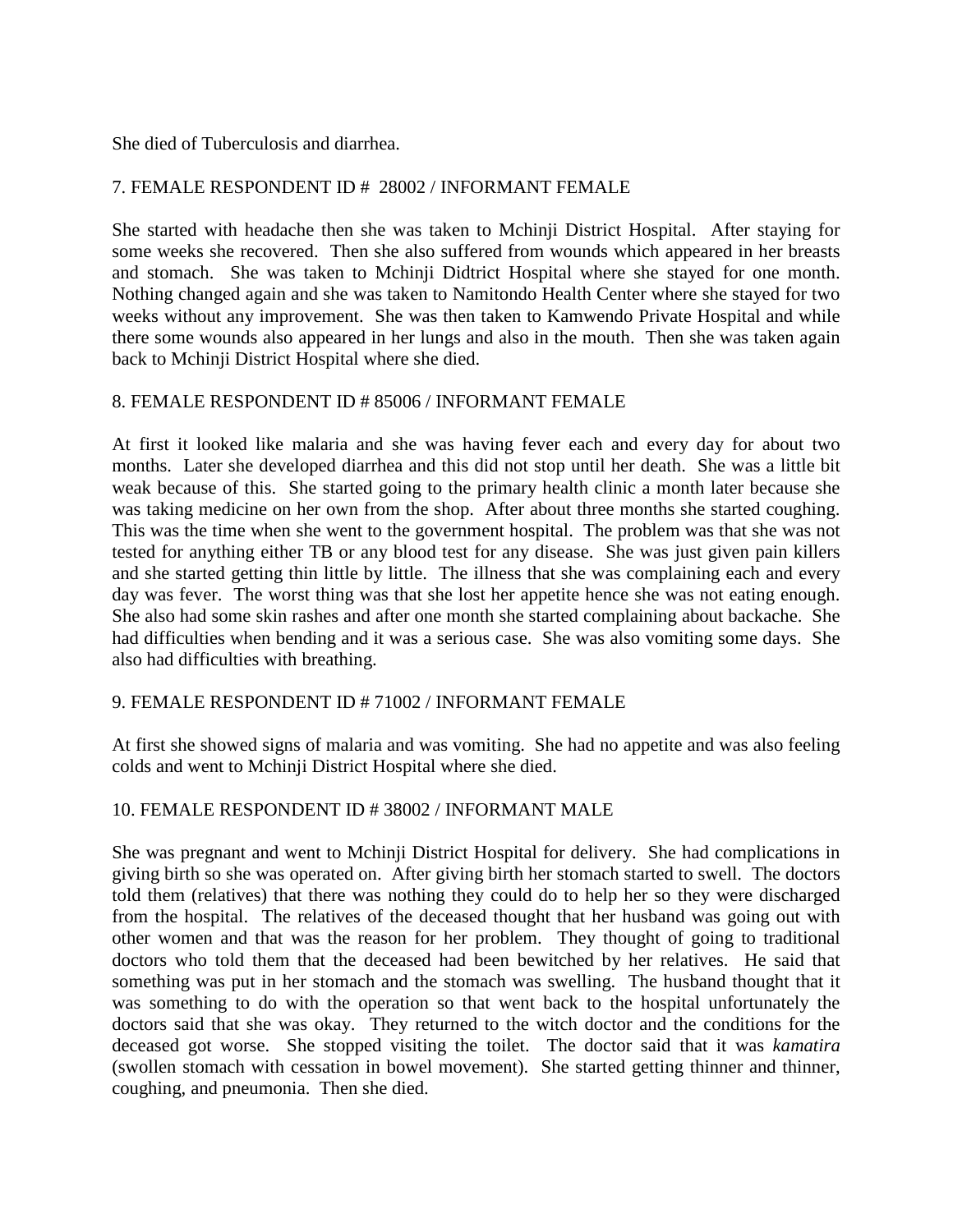# 11. FEMALE RESPONDENT ID # 53000 / INFORMANT FEMALE

She was coughing, losing weight and the face was swelling. Also the hands were swelling. She said she died of Tuberculosis. She had pneumonia before then Tuberculosis. Also she had problems or difficulties in breathing.

## 12. FEMALE RESPONDENT ID # 56010 / INFORMANT FEMALE

She was complaining of pneumonia and malaria. She was suffering from malaria almost each and every month. When she went to the hospital at Mchinji District Hospital where she was referred they told her that she was anemic. She was also thin due to the long illness.

## 13. FEMALE RESPONDENT ID # 79000 / INFORMANT FEMALE

She died of severe malaria accompanied by serious headache. According to the informant the deceased died because she did not follow what their ancestors/deceased relative said. She is Christian but still believes in spirits. Before her death she was shivering a lot and she could hardly speak. When this happened the relatives believed that it was not the malaria alone but something else in connection with the spirits. When they consulted the spirit man she started feeling better but later on ignored all the instructions from the spirit man. She was told that if she does not obey what he does it will be difficult for her to get better. And she eventually died because she did not follow what she was told.

## 14. MALE RESPONDENT ID # 39500 / INFORMANT FEMALE

The deceased had a wound on his leg. Later he had some diarrhea and all his ailments were recurring. He suffered from the same ailments for more than a year. While he was young it has been reported that he had epilepsy. At the time of his death he was very thin.

## 15. MALE RESPONDENT ID # 39503 / INFORMANT MALE

He had a cough and he went to the hospital at Mkanda for treatment but things did nit get any better. Then he went to the same health center at Mkanda and he was asked to bring sputum. When he got back home his whole body started swelling. The swelling got worse and he failed to go to the hospital with his swollen body. He developed pneumonia and got thin until his death.

## 16. FEMALE RESPONDENT ID # 39511 / INFORMANT MALE

The deceased had whooping cough for about four years. He also was suffering from boils and blisters on his arms and legs especially on his lower arms and lower legs. He later on developed pneumonia and died.

## 17. FEMALE RESPONDENT ID # 81005 / INFORMANT MALE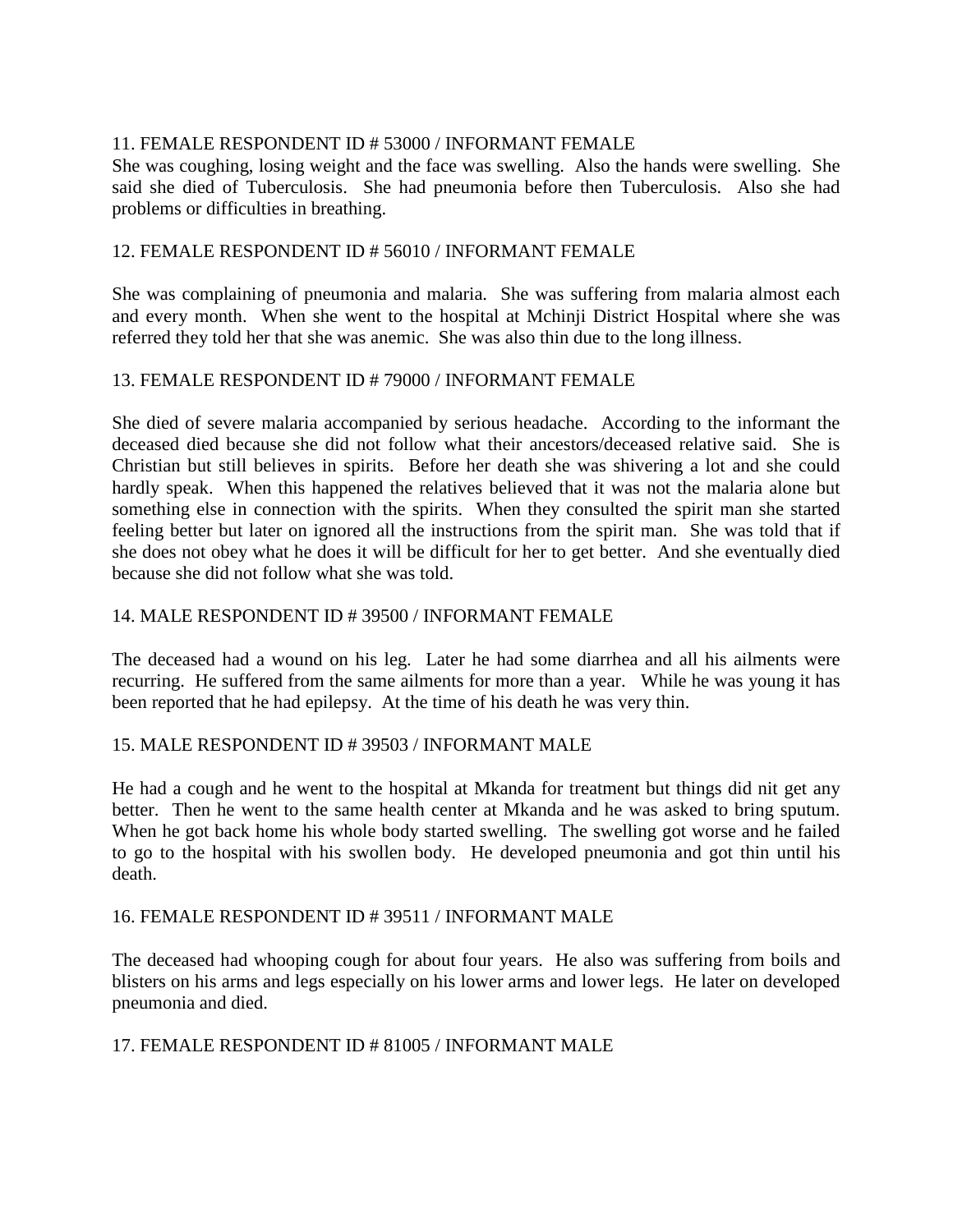She complained about coughing and then took her to the hospital. She was given TB treatment but did not finish the drugs. She started getting thin and developed pneumonia. She stopped eating the day before her death.

# 18. MALE RESPONDENT ID # 61500 / INFORMANT MALE

He was suffering from malaria at first. The relatives took him to the hospital and he was treated. He was feeling better for almost one week and got sick again. He was taken to a herbalist. He developed pneumonia and was shivering. He was feeling very cold and we took him to the hospital where he was admitted for two weeks. While at the hospital he started coughing and was later diagnosed with Tuberculosis. He was admitted for two months without any change he died.

## 19. FEMALE RESPONDENT ID # 76009 / INFORMANT MALE

She accidentally swallowed a two tsetse flies and was taken to Guillime hospital by her husband. She was not cured and was brought back to another hospital, Kambadekha. She vomited one tsetsefly but the other never came out. Then she started feeling headache and from Guillime she was taken to Mchinji District Hospital. After staying there for few months she died.

## 20. MALE RESPONDENT ID # 38500 / INFORMANT MALE

He started coughing. In the beginning it was just coughing then things got worse. He coughed more and more and went to the hospital but still it did not help. He started having trouble with coughing, loss of appetite, and fever. In the last days before his death he complained about body pains and malaria. He then started to faint and remained in coma for almost 10 hours daily. He the died of malaria.

## 21. MALE RESPONDENT ID # 67502 / INFORMANT FEMALE

He got sick and went to the hospital on  $22<sup>nd</sup>$  April, 2001. after coming from the hospital he started complaining about his health. He slept and was awaken by the wife still complaining of no change. He was taken to Kaigwazanga clinic where they took specimen for a TB test. On a Sunday he went to a private hospital in Mchinji where he was found suffering from pneumonia. He stayed there for and was later taken home where she died on  $2<sup>nd</sup>$  May.

## 22. MALE RESPONDENT ID # 71500 / INFORMANT MALE

He committed suicide. He hanged himself in his garden and no one knows why he killed himself. He was found three days later.

## 23. FEMALE RESPONDENT ID # 27003 / INFORMANT FEMALE

She started coughing and went to Mkanda hospital where she was told she had TB. She was not admitted she was just given medication as an outpatient. Things started changing as she was receiving the treatment. She became weak almost each and every day. She complained about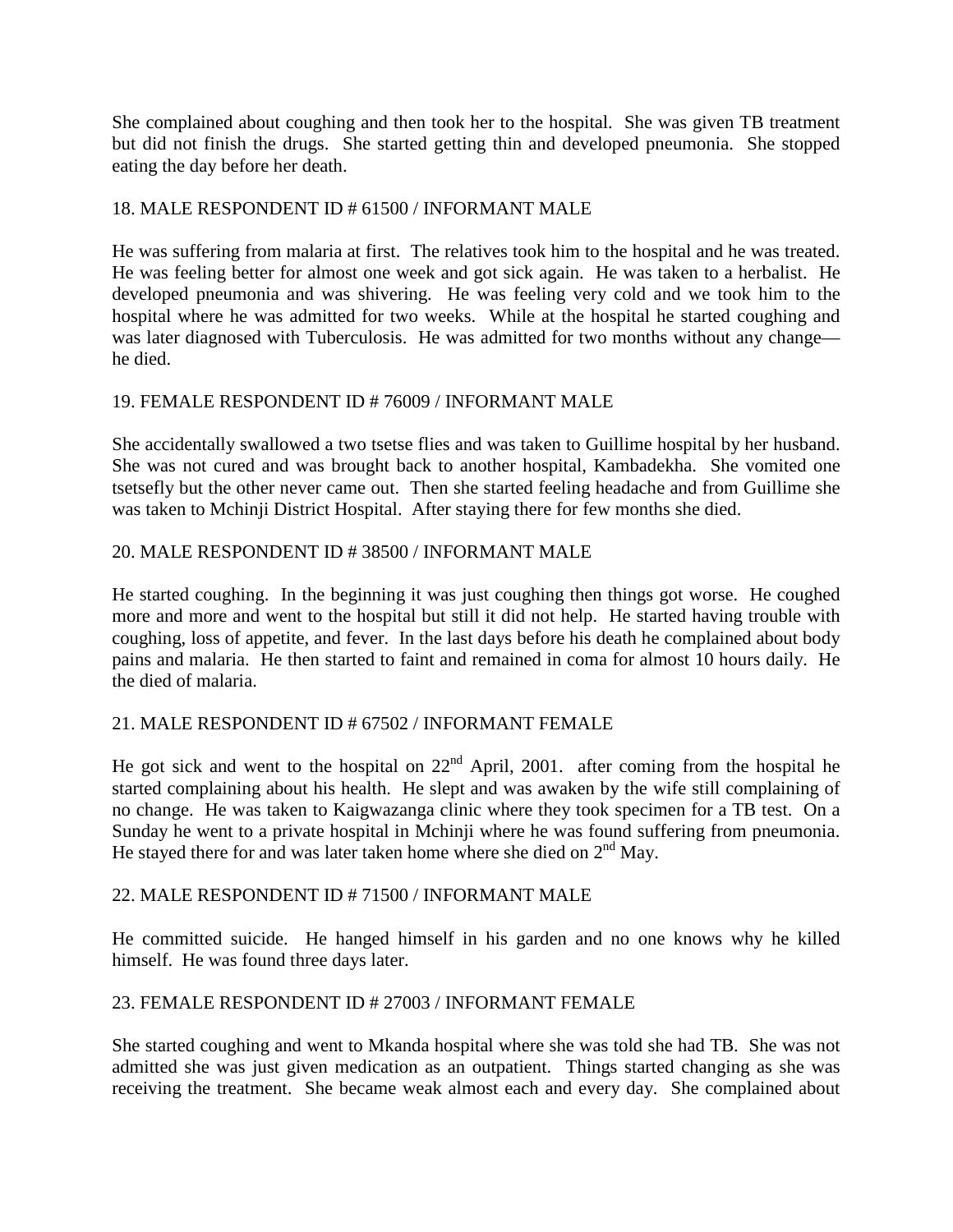pneumonia and was still coughing. She also had fever most of the time. After eleven months she said that she had malaria which she eventually died of.

## 24. FEMALE RESPONDENT ID # 42007 / INFORMANT MALE

She died of Songeya (a sexually transmitted disease). But she also had coughing, diarrhea and also malaria. But it took 2 years while she was still suffering from these diseases. She got thin and eventually died.

## 25. MALE RESPONDENT ID # 56504 / INFORMANT FEMALE

He had body aches and pains for a week and later complained of heart attack during the same week. Then the wife cooked porridge on the morning of his death. She used white flour to cook the porridge and when he ate he vomited blood and mucus for a few minutes and died. Other people believed that his death was a result of drunkenness of *kachasu* (local beer) which affected his liver.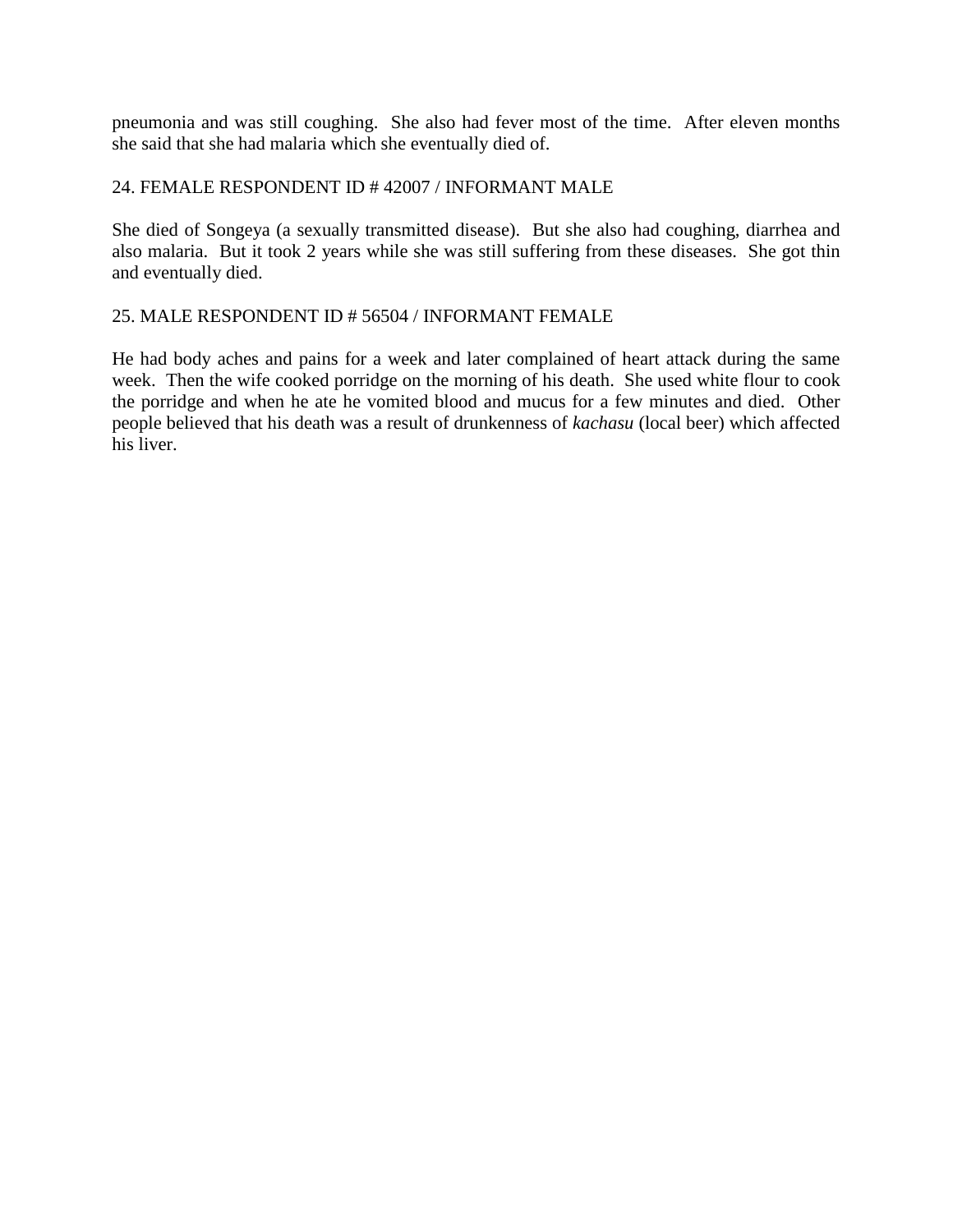## RUMPHI CAUSES OF DEATH

# QUESTION D4a—THE ILLNESS/DISEASE THAT LED TO THE RESPONDENT'S DEATH.

The following 25 descriptions are meant to be detailed accounts from relatives and neighbors about the deceased deaths. The information given is supposed to be consistent with the prompted accounts from the main questions. However, in most cases the information was not as detailed as expected. Only few informants gave detailed accounts.

## 1. FEMALE RESPONDENT ID # 132009 / INFORMANT MALE

Well, it all started with relapsing fever combined with headache. Later on she started coughing. After diagnosis at Rumphi District Hospital she was found to have Tuberculosis. A month before he death she was in problems with purging. There after she was very weak and later died.

## 2. MALE RESPONDENT ID # 132520 / INFORMANT MALE

The victim was sick because he was beaten to death during the 1999 political riots.

## 3. MALE RESPONDENT ID # 135500 / INFORMANT FEMALE

The deceased suffered mostly from coughing, diarrhea, persistent fever, general body weakness and loss of appetite. Before his death he became very thin.

## 4. MALE RESPONDENT ID # 113512 / INFORMANT MALE

At first they did not know the disease he suffered. So they went to Lilongwe Central Hospital where they told him that he had cancer. He was admitted for almost one month and then sent back home still suffering. Later on they went to Livingstonia Mission Hospital and also admitted for a month. At Livingstonia it is where he died.

## 5. MALE RESPONDENT ID # 144504 / INFORMANT FEMALE

He had something which was swollen in the stomach. He was supposed to go to the hospital so they could remove it but it took long without having the swollen thing taken. He died thereafter without having the thing taken.

## 6. MALE RESPONDENT ID # 106509 / INFORMANT MALE

He was involved in a car accident. The car overturned and he died at Rumphi District Hospital.

## 7. MALE RESPONDENT ID # 112514 / INFORMANT MALE

At first he had a stroke when he went to Mzuzu Hospital. The leg and hand were paralyzed and the mouth changed direction. He was feeling a little fine. Then he was attacked by blood pressure in the end. It was at night and when we tried to speak to him and he could not speak.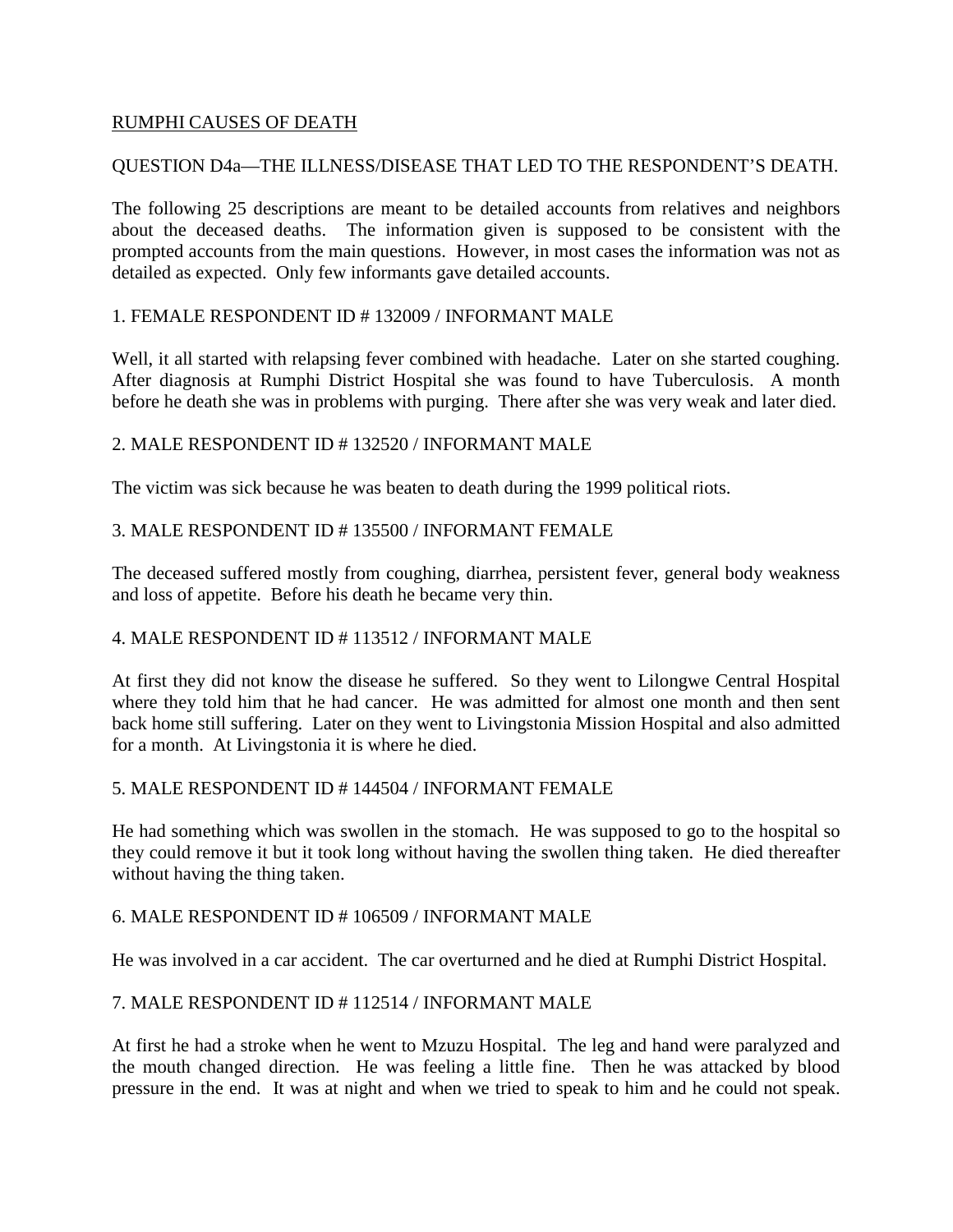We took him to Mhuju Health Center and they did not have medicine. They told us to take him to Rumphi District Hospital but we went to Ekwendeni Hospital because we thought that Rumphi Hospital had no hospital. He died at Ekwendeni Hospital in Mzimba District.

## 8. FEMALE RESPONDENT ID # 132019 / INFORMANT MALE

It was in 1998 when her body started to show some weakness, that is, diarrhea, non-stop coughing, difficult breathing and skin rashes around the neck. As a result she became very thin and always she felt fever.

## 9. MALE RESPONDENT ID # 101512 / INFORMANT FEMALE

He was complaining of leg pains that later became swollen. He had also ulcers that lead him to death.

## 10. FEMALE RESPONDENT ID # 121008 / INFORMANT FEMALE

After she was divorced she found a new sexual partner and later she developed shingles all over her body. She was taken to Rumphi hospital as an out-patient. She stayed there for almost a year since she was found to have Tuberculosis. She came home and she was doing her maize selling business. Then she later started diarrhea and frequent malaria attacks. Almost at the same time she was like a mad person and she could not respect her parents and even her secret parts. She also became very thin and since she was not eating anything she was given. Her elder sister later found that she had wounds and swellings in her genital parts. She was also complaining of pneumonia.

## 11. FEMALE RESPONDENT ID # 142006 / INFORMANT FEMALE

The deceased had a swelling under her foot. She suddenly collapsed after two days and was taken to Rumphi hospital. She was admitted for three days and got discharged upon reaching homes. She recovered for two days and the swelling came back. They went to the hospital for the second time and was admitted for three weeks. She was discharged again but she was not fully recovered. She just stayed at home for three days before she died.

## 12. FEMALE RESPONDENT ID # 102015 / INFORMANT MALE

The informant says that after the deceased started suffering they went with her to the hospital where after the doctor's examination the result was that they found no infection in the deceased body. So they came back home and consulted different herbalists who gave herbs to the deceased but no change was seen. After a few months the respondent died.

# 13. MALE RESPONDENT ID # 145501 / INFORMANT FEMALE

The person died of stroke. When he was coming from his mother's funeral it's when he started showing out that he is not okay. He did not even take an hour. He was not at all that sick when he was coming from the graveyard. When his wife wanted to see him where he stayed with his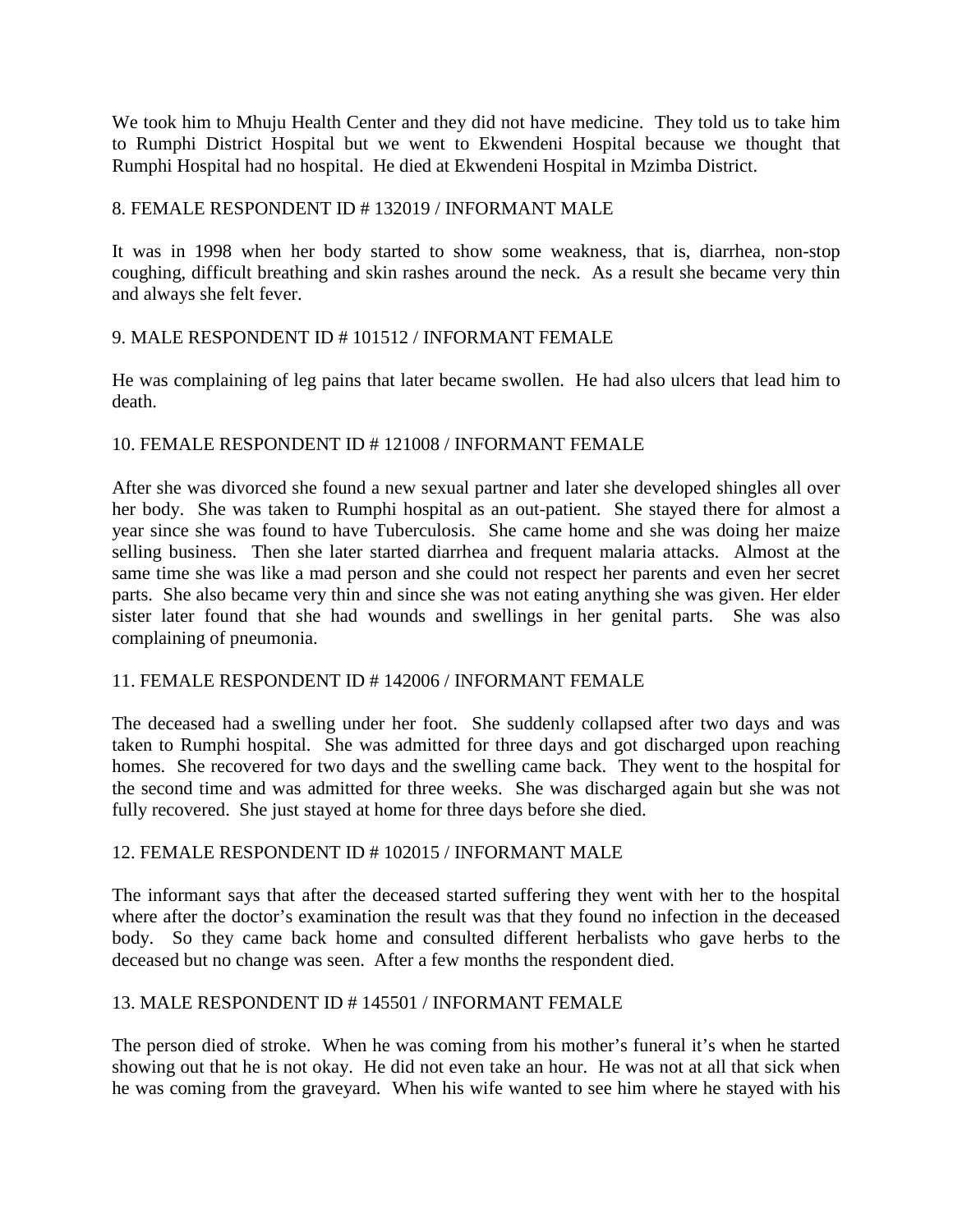friends only to find out that he was lying down. They took him to the hospital where he was pronounced dead. The clinical officer also said that he had high blood pressure. He said that his vein that carries blood to the brain was broken so the blood could not go to the brain.

# 14. FEMALE RESPONDENT ID # 118007 / INFORMANT MALE

She suffered from Meningitis and some people said it was stroke. She just started from nowhere that she is feeling headache around 1pm. So she was taken to hospital around 3 pm. Because of transport problem they took her in an ox cart to Mhuju clinic. From there they called an ambulance from Rumphi Boma to pick them at Mhuju. She died around 3am. The informant also said that the respondent quarreled with a friend so may be some kind of witchcraft was involved.

## 15. FEMALE RESPONDENT ID # 134036 / INFORMANT MALE

What started was headache and then diarrhea, body weakness, and lastly she had a cough and died. These diseases were on and off and they made her very thin before death. The relatives said that the deceased complained that her husband was the one who gave her AIDS.

## 16. FEMALE RESPONDENT ID # 136006 / INFORMANT FEMALE

Pneumonia and this led to swelling of the whole leg. Within one month the deceased went to Karinga district hospital where she was receiving medical assistance. She was discharged within one week and went home where she was also getting help from a herbalist. She was later taken to Karonga hospital again where she died. It took one month from the time she got sick until her death.

## 17. FEMALE RESPONDENT ID # 100014 / INFORMANT MALE

The deceased was complaining of headache. After that she had diarrhea. She was later diagnosed with Tuberculosis and then she got very thin.

## 18. MALE RESPONDENT ID # 109506 / INFORMANT FEMALE

The man had swollen face, feet, and arms. We looked for medicine to treat it but it did not work. We went to a magician and we were told that he was bewitched. He gave us charms which he also sued. But later we discovered that there was no change. We went to a clinic (Kasambala Medical Center) and they did not find any disease. Since there was no change we went to Mhuju Clinic where they collected sputum to diagnose and later we were told it is anemia. They sent him to Rumphi hospital and we stayed for only two days and he died. But there he was just receiving medicine and no blood transfusion.

## 19. MALE RESPONDENT ID # 122506 / INFORMANT FEMALE

He had pneumonia and fever for one month. He then had malaria for one week. He also was passing out bloody urine for two months and he was taken to the hospital where he was found to